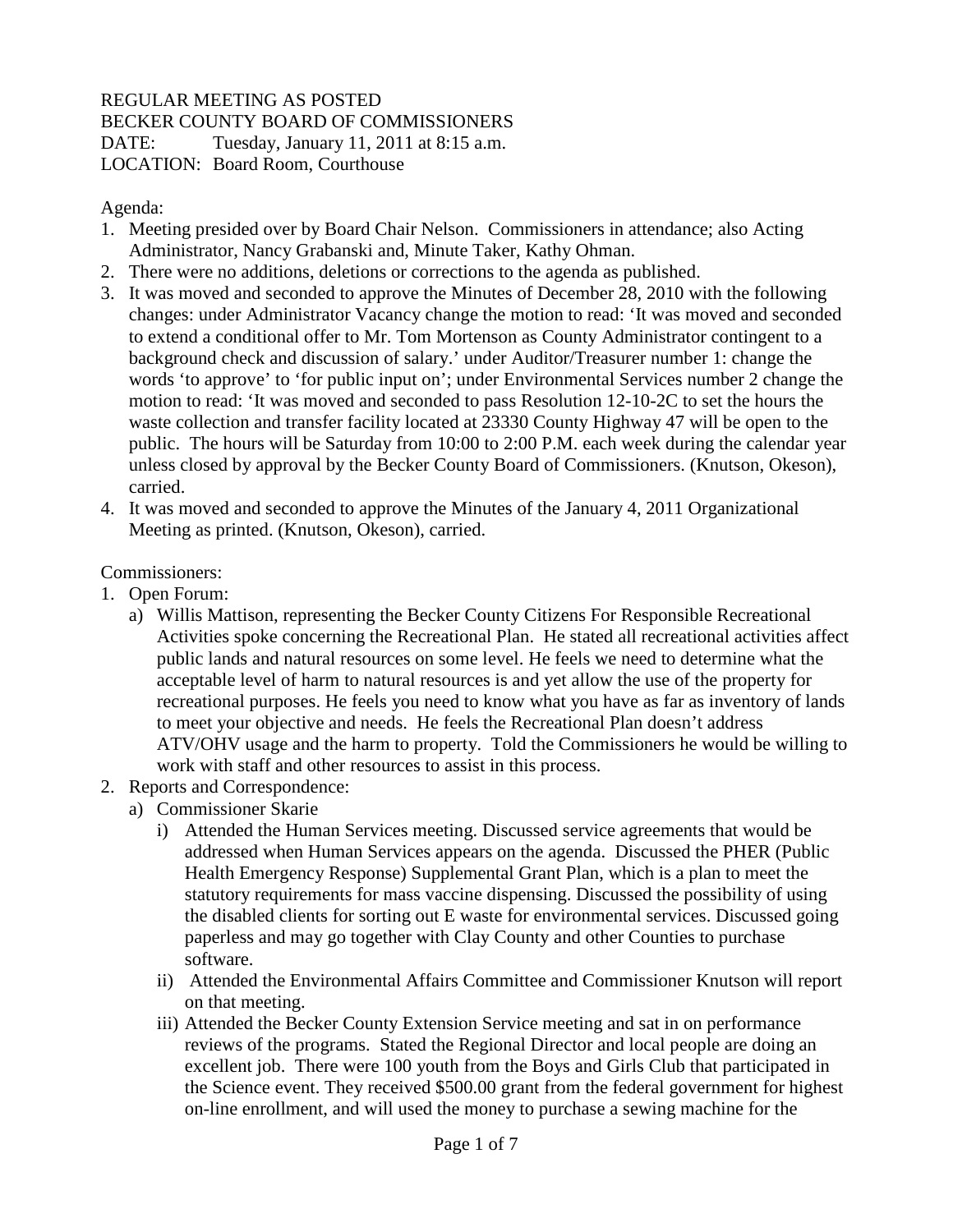Community Education program which 4-H would be able to use and possibly the Boys and Girls club. They discussed the Becker County Beef event participants who received 2 of the 12 heifers distributed throughout the State along with clippers, 500 pounds of feed and other necessities. The recipients must use this heifer as a 4-H project and make quarterly reports. They also discussed the Citizens Leadership conference, there are four youth that applied to go to the in Washington D.C. The fees for the conference are \$1350 of which the council paid \$500.

- b) Commissioner Okeson
	- i) Attended the Highway Committee meeting where they discussed cost savings and advertising concerning highway construction. Discussed the sale and value of the two out shops at Wolf Lake and Ponsford. They discussed the oil burner at the new waste collection and transfer facility, as there have been some difficulties with it running correctly, they are working on the issue. They discussed verbiage changes in the seasonal contracts and also for the upcoming dust control and what is the best venue to get the information to the people so everyone living on a particular road can participate; which would be more cost effective to the County. The Shoreham Bridge will be replaced in 2012 and Commissioner Okeson would like to see a public hearing this summer so people would know how they would be affected.
	- ii) Attended the Sheriff's Committee meeting where they discussed the current process of accepting applications for a deputy pool. Reviewed the breakdown of the costs to house people in the jail and minimum security. Discussed the new radio systems.
- c) Commissioner Knutson
	- i) Attended the Environmental Affairs Committee meeting. There was a demo of the new front loader compactor truck at the landfill. The new dumpsters are getting close to being delivered and the company has agreed to add the logo if the County provides it. Discussed the Joint Powers Bonding Agreement and this was also discussed and approved through Finance. George Zimmerman is working with the White Earth Tribe concerning solid waste, and is trying to get White Earth involved with our solid waste, which would be beneficial to them and us.
	- ii) Attended the Ordinance Review Meeting and sub committees are discussing septics and resorts. This will be a long process and involve many meetings.
- d) Commissioner Schram
	- i) Complimented Commissioner Okeson and Commissioner Skarie on their reports and correspondence.
	- ii) Attended the Sheriff's Committee meeting where Sheriff Gorden discussed the need for the Enforcement pool that enables him to refer back to applications and background checks for a replacement when he has a job opening.
- iii) Attended the Highway meeting. They are using GPS on the maintainers on a trial basis and will use more but it will take awhile to convert to that.
- iv) The snowmobile trails are in excellent condition except the ditches and swamps. Commissioners Nelson stated he spoke with a groomer from an Ottertail County snowmobile Club. They use a tractor to groom trails and it is working very well. Commissioner Schram stated the Two Inlets Township, uses a tractor groomer and they found there are more maintenance issues with the tractor than their other groomers. Felt the maintenance issue depends on the situation and where the equipment is being used.
- v) Attended the Heartland Multi-purpose Recreational Trail meeting. Hawley and Glyndon also attended the meeting. Discussed multi use trails and that sometimes the trails in Buffalo State Park are temporarily closed but will be posted.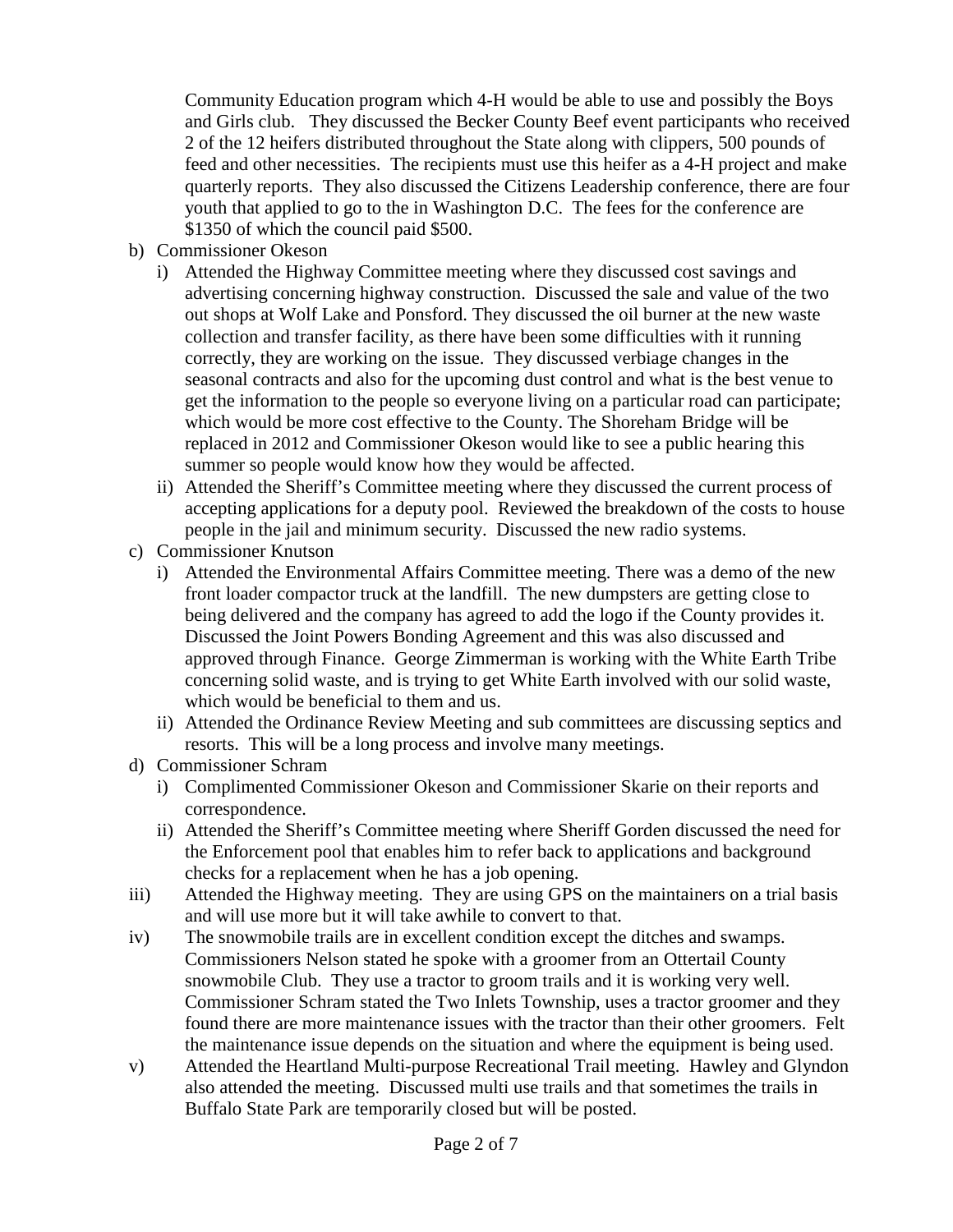- e) Commissioner Nelson
	- i) Attended the Ordinance Review Committee meeting and the topics discussed were the point of sale, septic inspections and string lines. He felt this committee brings together a group of people with the best interests to the County with common goals to achieve and good solutions to meet those common goals. Commissioner Knutson added he was very impressed with the knowledge the group of people have.
	- ii) Attended the Sunnyside meeting. A new administrator with good people skills has been hired and Commissioner Nelson thinks he will fit in very well.
- 3. Commissioners Appointments:
	- a) It was moved and seconded to approve Commissioner Okeson and Commissioner Skarie to attend the AMC training January 26 through January 27. (Knutson, Schram), carried.
	- b) It was moved and seconded to reappoint Monique Anderson to the Extension Board. (Nelson, Knutson), carried.
	- c) It was moved and seconded to approve the reappointment of Jim Kovala to the Planning and Zoning Board. (Knutson, Skarie), carried.
	- d) It was moved and seconded to approve the reappointment of Al Chirpich to the Board of Adjustments. (Knutson, Okeson), carried.
	- e) It was moved and seconded to approve the reappointment of Gertrude Maninga to the Extension Board. (Knutson, Okeson), carried.
	- f) It was moved and seconded to approve the reappointment of Jeff Moritz to the Planning and Zoning Board. (Nelson, Knutson), carried.
	- g) It was moved and seconded to approve the appointment of David Blomseth to Planning and Zoning. (Skarie, Schram), carried.
	- h) It was moved and seconded to approve to add Commissioner Okeson to the Assessor's Committee to review language. The appointment will end upon completion of review. (Schram, Knutson), carried.
	- i) It was moved and seconded to appoint John Bellefeuille to attend the first meeting of the Regional Radio Board with Commissioner Okeson with per diem of \$50 plus mileage. (Knutson, Schram), carried.
	- j) It was moved and seconded to appoint Commissioner Okeson as representative to the WesMin Resource Conservation and Development Council for 2011 replacing Commissioner Skarie. (Knutson, Nelson), carried.
- 4. Commissioners: County Administrator Position:
	- It was moved and seconded to send the final offer to Tom Mortenson for the position of County Administrator to include: Starting date on or before February 1, 2011; Starting pay will be Step 5 of the County Administrator's pay scale, \$88,521 and after 6 months adjust to Step 6 based on performance; Seven (7) bank vacation days which can be used in the first 6 months and five (5) bank sick leave days, these days will be paid back if employment ends prior to 2year for vacation and 10 years for sick leave. Other benefits will follow the other management personnel. The County Board Chair will sign the final offer. (Knutson, Okeson), carried.

## Auditor-Treasurer, License & Permits, Ryan Tangen Presented

- 1. There were no licenses or permits.
- 2. Public Hearing:

a) Auditor/Treasurer Ryan Tangen stated the public hearing was to determine if an off-sale liquor license should be issued to 10,000 Lakes Liquor located on Parcel #19.0644.000. His office has received 1 letter in favor of the license and Planning and Zoning has received several letters in favor of the license. The Auditor/Treasurer was contacted by the city regarding the 3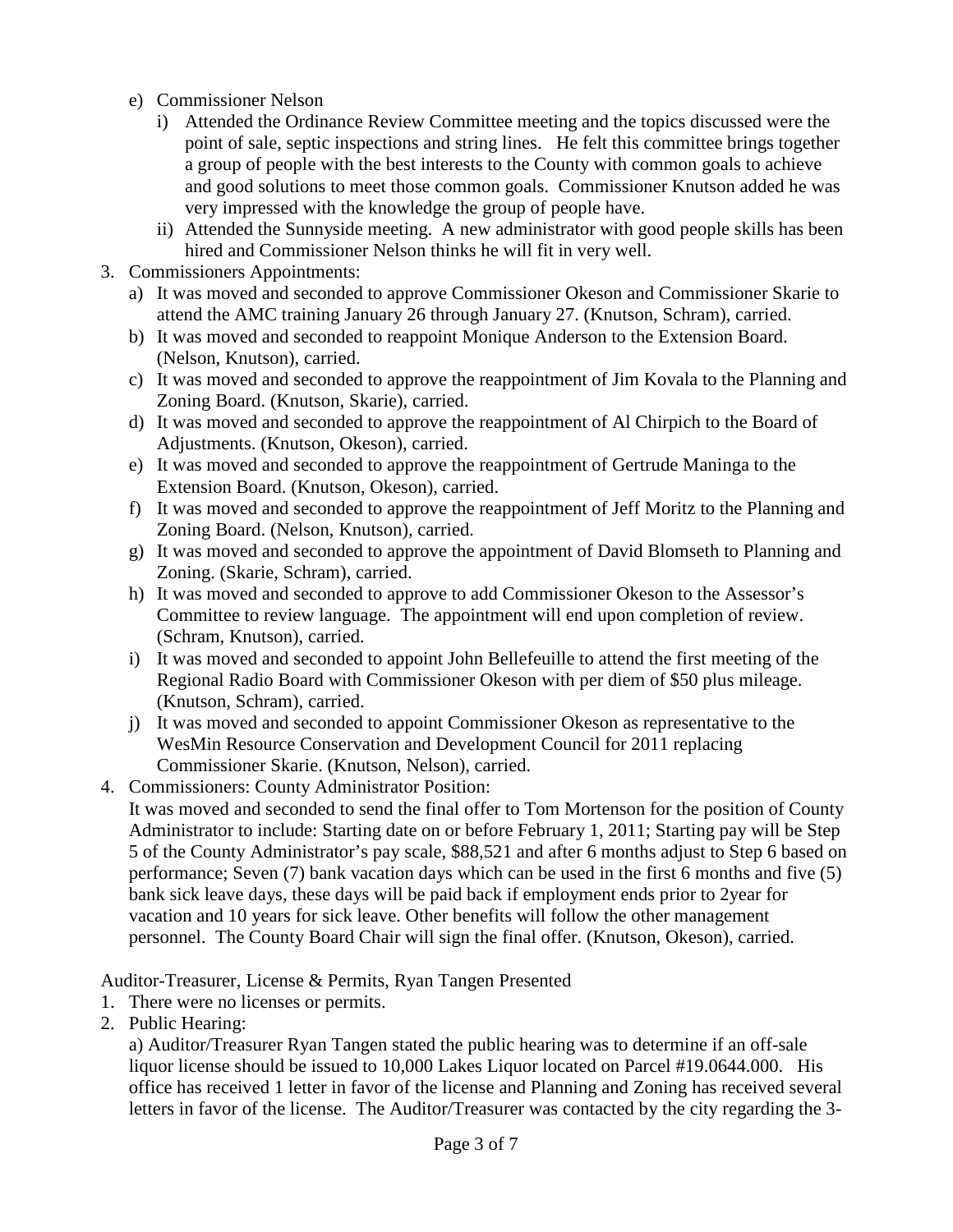mile route from the boundary of DL. According to the Alcohol and Gambling Enforcement Division at the State of Minnesota their determination is the most direct route via a road measures the distance. Ryan Tangen, Auditor/Treasurer presented a map with three different routes and they measure 4.25 miles, 3.80 miles and 3.70 miles.

b) It was moved and seconded to open the Public Hearing. (Knutson, Okeson), carried. i) Charles Magnuson who lives on County Highway 17 north of the proposed off sale liquor store spoke against issuing a liquor license for the following reasons: 1) Felt there was a hazard created because of the three intersections. 2) There are a number of children that live or visit in that area. 3) Felt the off sale liquor store would generate more traffic especially in the summertime and during We Fest. 4) He is a retired Engineer from MNDOT and has a background involving many years with traffic intersections and felt the angle should have been different for these intersections. 5) Zoning requires an 85' setback from State Highway right of way and Mr. Magnuson was turned down for a building request citing that reason and has concerns as to if those requirements are being met on this project. 6) He feels there is not enough room for a liquor store because there is limited parking and feels the site is not adequate for any business that generates that kind of traffic. ii) Bob Louiseau, City Administrator for the City of Detroit Lakes, stated the city learned of the application for the liquor license on Thursday, January  $6<sup>th</sup>$  and the city objects to the issuance of this liquor license because they feel the establishment is located less than 3 miles by the most direct route from the boundary of the City of Detroit Lakes. The City feels the proposed site of the 10,000 Lakes Liquor Store is 2.94 miles from the nearest point of the city boundary. Mr. Louiseau cited Minnesota Statutes and provided exhibits to document the City of Detroit Lakes position on this issue. In reviewing the matter with the League of Minnesota Cities Research Office and City Attorney, Bill Briggs, they were unable to find any opinions from the Minnesota Attorney General's Office or Appellate Court decisions, which defines the term of the most direct route. He further stated that Minnesota Statutes indicates one of the items the County is to consider in issuing the license is "its impact on any Community". The City of Detroit Lakes believes issuing the liquor license will adversely affect the City of Detroit Lakes and residents of the surrounding area. They feel the proceeds from the City's Municipal Liquor Store provides significant benefits to residents as well as those living in the surrounding area. In the past five years the liquor store has provided funds to help many organizations in the area. Mr. Louiseau feels it is important to work within the law that is available and the County should base their decision on the criteria they have used in past decisions. iii) Jill McNamara owner of the County 17 Club, which is a bar, restaurant and off-sale

business spoke concerning the issuance of a liquor license for the proposed 10,000 Lakes Liquor Store. She is not opposed to another liquor store in this area but is opposed to the location to establish this business on because of the dangerous corner and the factor of safety because a liquor store generates a lot of in and out traffic.

iv) Marsha Hall the applicant for the liquor license for the 10,000 Lakes Liquor Store stated the building is 900 square feet and sits on a 5-acre tract of land. She understands the concerns about accidents and suggested a flashing light be installed at the intersection. v) Brad Wentz, Highway Department, was asked if the County was planning any work on County Road 17. He stated they are doing plans on the north part of County Road 17 that meets State Highway 59. He can ask MNDOT to do a traffic evaluation for the area in question.

c) It was moved and seconded to close the public hearing. (Knutson, Okeson), carried.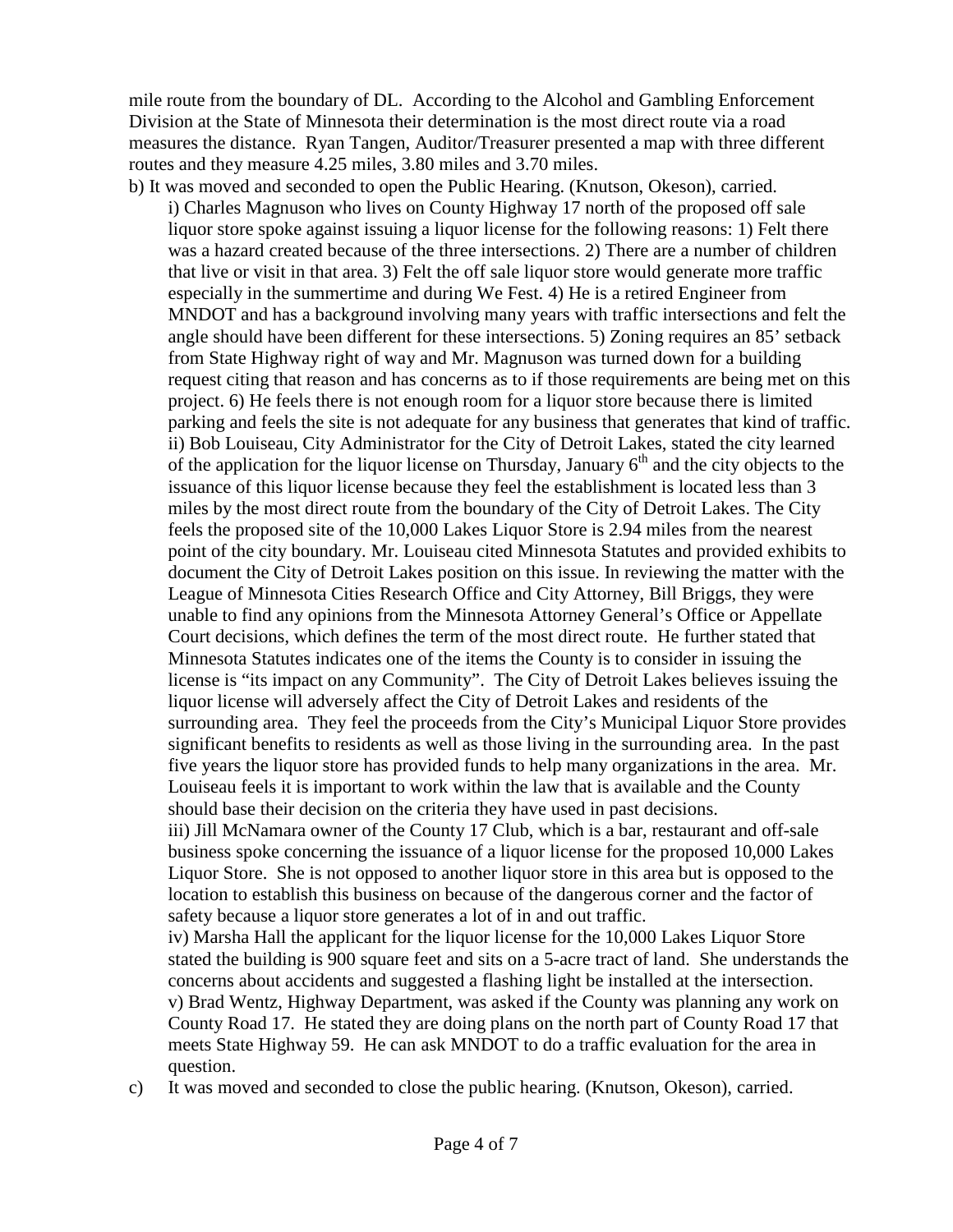d) There was discussion by the Board members regarding the input from the public. Some of the issues such as setbacks, parking, and traffic flow safety would need to be addressed through the Planning & Zoning Committee and the request for conditional use permit. The County Attorney opinion regarding the three-mile threshold would be taken into consideration for the conditional use permit.

e) It was moved and seconded to approve the liquor license for the 10,000 Lakes Liquor Store located on Parcel #19.0644.000. (Schram, Knutson), carried.

3. It was moved to pass Resolution 01-11-1A, that the Detroit Lakes Sunday paper is hereby designated by the Board of County Commissioners of the County of Becker and State of Minnesota as the official county newspaper for 2011 in which the notice and list of real estate taxes remaining delinquent on the first Monday of January 2011, shall be published and that the Detroit Lakes Sunday paper is hereby designated as the newspaper in which the proceedings and other notices of the County Board shall be published and that the Detroit Lakes Sunday paper is hereby designated as the newspaper in which the first publication of the financial statement will be published and the Frazee Forum is hereby designated as the newspaper in which the second publication of the financial statement will be published as required by MN Statute Section 375.17. (Knutson, Skarie), carried.

Finance Committee Minutes:

- 1. It was moved and seconded to approve the regular Claims, over 90 day claims (1) Regional Native Public defense in the amount of \$100.00 due to processing error; the Auditor's Warrants for 12/28/10 in the amount of \$9,651.66, and 12/31/10 in the amount of \$1,540.00, and 1/4/11 in the amount of \$15,761.34. (Okeson, Schram), carried.
- 2. It was moved and seconded to approve the year-end claims in the amount of \$775,939.30. (Knutson, Schram), carried.
- 3. The Human Services claims were reviewed and it was recommended to approve when presented.
- 4. It was recommended by the Finance Committee to approve when presented the Medica Foundation Grant Acceptance.
- 5. It was recommended by the Finance Committee to approve when presented the PHER (Public Health Emergency Response) Supplemental Grant Plan.
- 6. It was recommended by the Finance Committee to approve when presented Resolution 01-11- 1B that authorizes the Becker County Human Services Director or the Becker County Board Chair to execute the Agreement with the State of Minnesota to provide public transportation services in Becker County, Minnesota and any Amendments thereto.
- 7. It was moved and seconded to advertise and accept applications for a deputy pool. (Schram, Okeson), carried.
- 8. It was recommended by the Finance Committee to approve Resolution 01-11-1C to transfer excess municipal funds to regular funds.
- 9. It was moved and seconded to continue the process of the sale of the two vacated shops and recommend to advertise for sale by live auction setting a minimum bid at 80% of the assessed value further adjusting the value of the Ponsford property by \$10,000 due to a faulty sewer. (Knutson, Skarie), carried.
- 10. It was moved and seconded to approve the Prairie Lakes Municipal Solid Waste Authority Joint Powers Financing agreement. (Knutson, Schram), carried.
- 11. It was moved and seconded to approve the cost estimate of up to \$2,600 to continue analysis of the possibility to use Geo-technical heating in the new transfer station. (Okeson, Knutson), carried.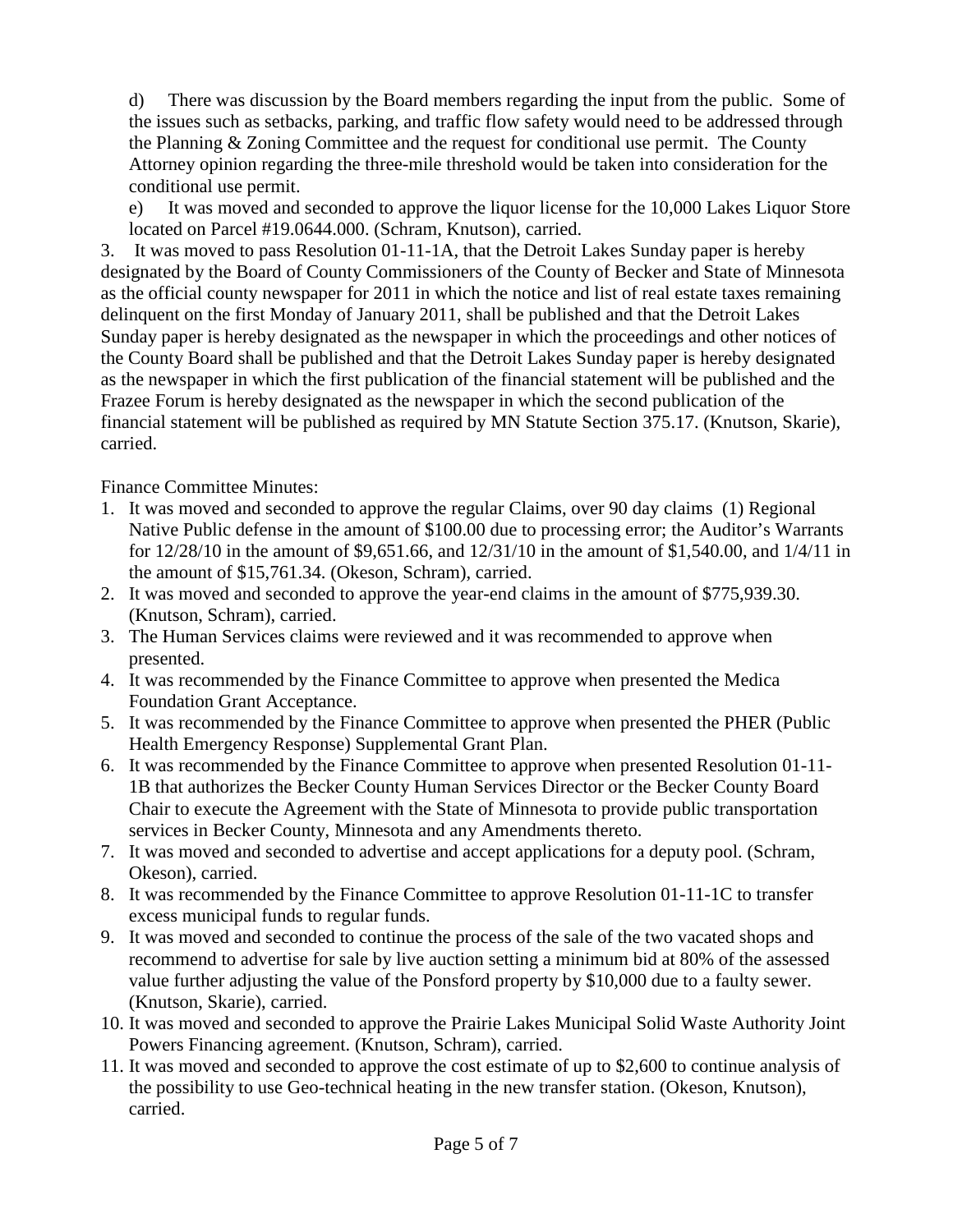- 12. It was moved and seconded to approve the amended grant agreement utilized for the recycling dumpsters. (Skarie, Knutson), carried.
- 13. It was moved and seconded to accept the cash comparison and investment summaries for October and November of 2010. (Okeson, Knutson), carried.
- 14. It was recommended by the Finance Committee to select the Sunday edition of the Detroit Lakes paper as the official newspaper for 2011.
- 15. It was moved and seconded to approve the new credit card/purchase card users agreement. (Okeson, Schram), carried.
- 16. It was moved and seconded to pass Resolution 01-11-1E to advertise, interview and hire a parttime Administrative Assistant position due to a resignation. (Knutson, Schram), carried.
- 17. It was moved and seconded to authorize the Board Chair to sign the \$250 per year membership to the Lakes Country Service Co-op. (Schram, Skarie), carried.
- 18. It was moved and seconded to allow Lauri Brook to attend a meeting in Washington D.C. for training and to authorize and accept the grant that will cover the cost of travel and room. (Schram, Okeson), carried.
- 19. It was recommended by the Finance Committee to form an Ad Hoc committee to review the abatement policy.

Assessor: Steve Skoog Presented:

1. There were no abatements.

Highway, Brad Wentz Presented:

- 1. There were no additions to the agenda.
- 2. It was moved and seconded to pass Resolution 01-11-1C that the Commissioner of Transportation transfers from the Municipal Construction Account all funds in excess of two years apportionment into the Regular Construction Account. (Schram, Okeson), carried.
- 3. It was moved and seconded to authorize the County Engineer to advertise as follows: Initial advertisements in the Detroit Lakes Tribune stating the intent to utilize advertising and all highway construction advertising for 2011 will be placed on the official Becker County web page and on the MNDOT site of www.dot.state.mn.us/stateaid using the Eadvertlink. (Schram, Okeson), carried.

Human Services, Nancy Nelson presented:

- 1. It was moved and seconded to amend the agenda to add under number 2a) viii 'amendment to Stellher Human Services Agreement'. (Knutson, Skarie), carried.
- 2. It was moved and seconded to approve the purchase of Service Agreements for Mosiac Consulting, The Village, Recovery Works, Drake Counseling Services, Lakes Counseling Center, Solutions Behavioral Health Care Professionals, Inc, Perham Memorial Home Care and Amendment to Stellher Human Services, Inc. (Skarie, Schram), carried.
- 3. It was moved and seconded to accept the Medica Foundation Grant. (Schram, Knutson), carried.
- 4. It was moved and seconded to approve the Human Services Claims. (Knutson, Okeson), carried.

Community Health, Nancy Nelson presented:

1. It was moved and seconded to approve the process of the PHER (Public Health Emergency Response) Supplemental Grant Plan. (Skarie, Schram), carried.

2. It was moved and seconded to approve the Community Health Claims. (Knutson, Skarie), carried.